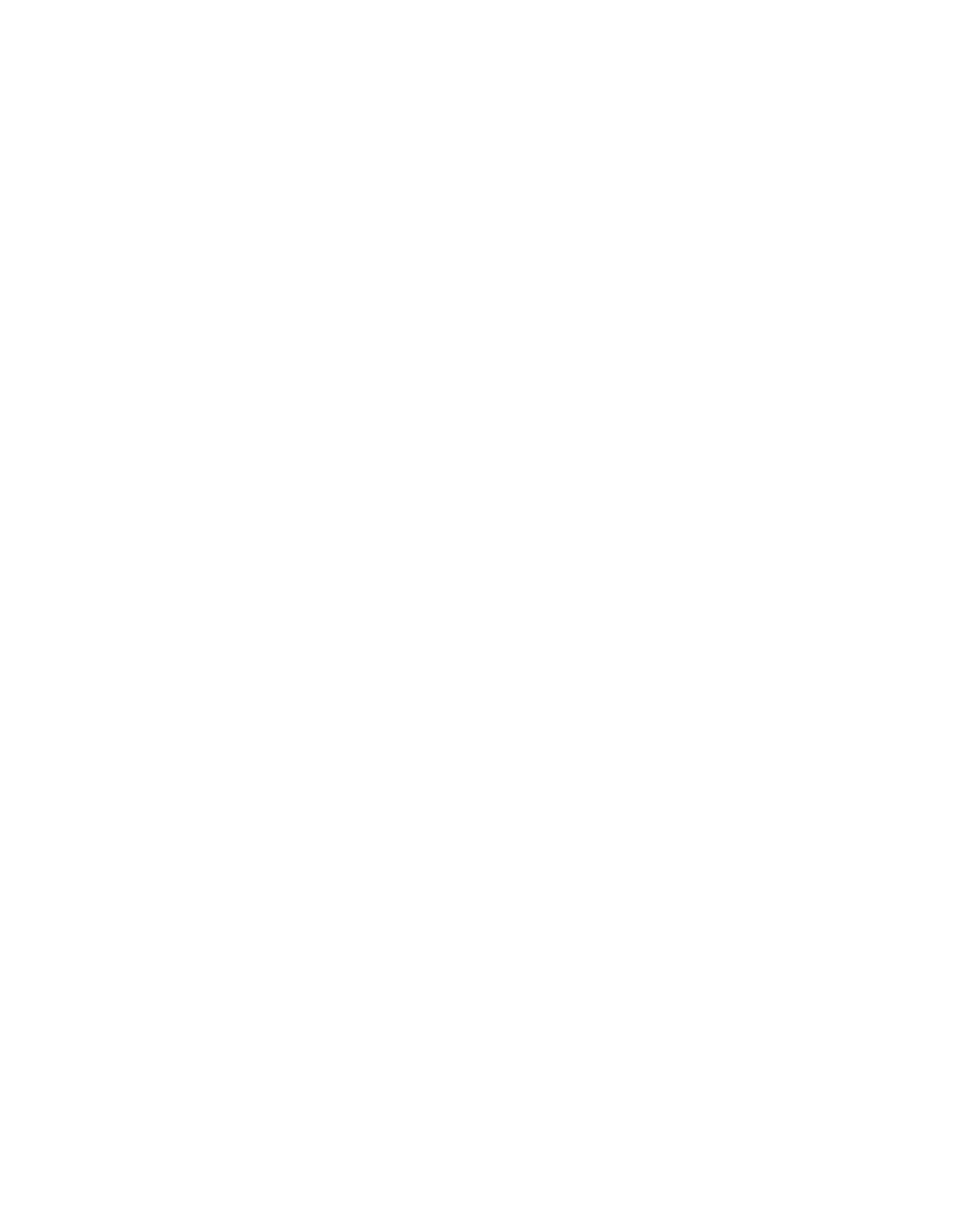### **Contents**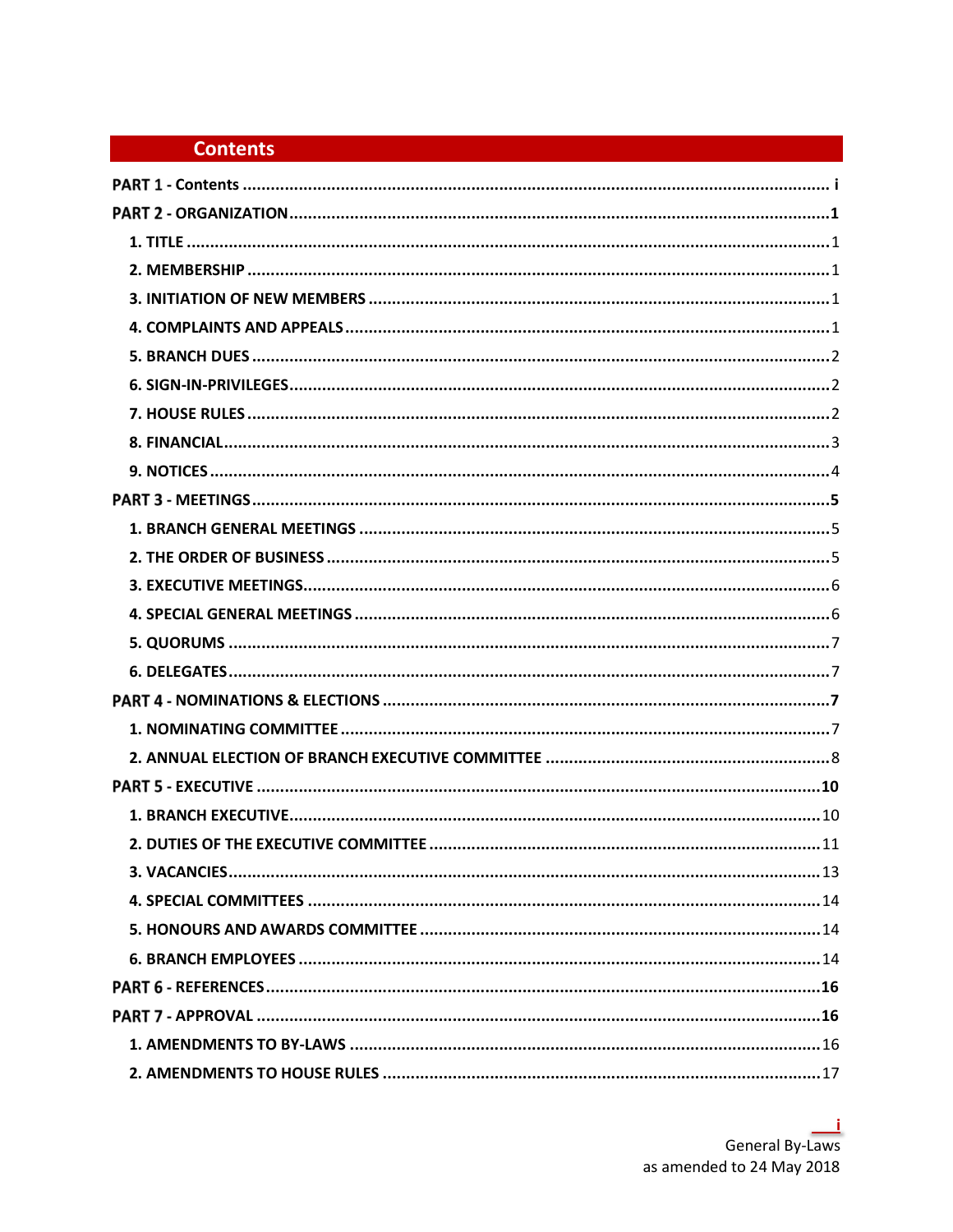| <b>Charleswood Legion Branch No. 100 By-Laws Revision Schedule:</b> |  |                        |                       |  |  |
|---------------------------------------------------------------------|--|------------------------|-----------------------|--|--|
|                                                                     |  | Original 0 24 May 2018 | Revision 5            |  |  |
| Revision 1                                                          |  |                        | Revision 6            |  |  |
| Revision <sub>2</sub>                                               |  |                        | Revision <sub>7</sub> |  |  |
| Revision 3                                                          |  |                        | Revision 8            |  |  |
| Revision 4                                                          |  |                        | Revision 9            |  |  |

### **INTERPRETATIONS**

- 1. Within these By-Laws unless the context otherwise requires, the terms:
	- a. "Command" shall be interpreted as meaning the "Manitoba and Northwestern Ontario Command of the Royal Canadian Legion";
	- b. "this Branch", "the Branch" shall be interpreted as meaning "the Manitoba and Northwestern Command, Charleswood Branch No. 04-100 of the Royal Canadian Legion";
	- c. indicating the masculine import the feminine; and words indicating the singular import the plural.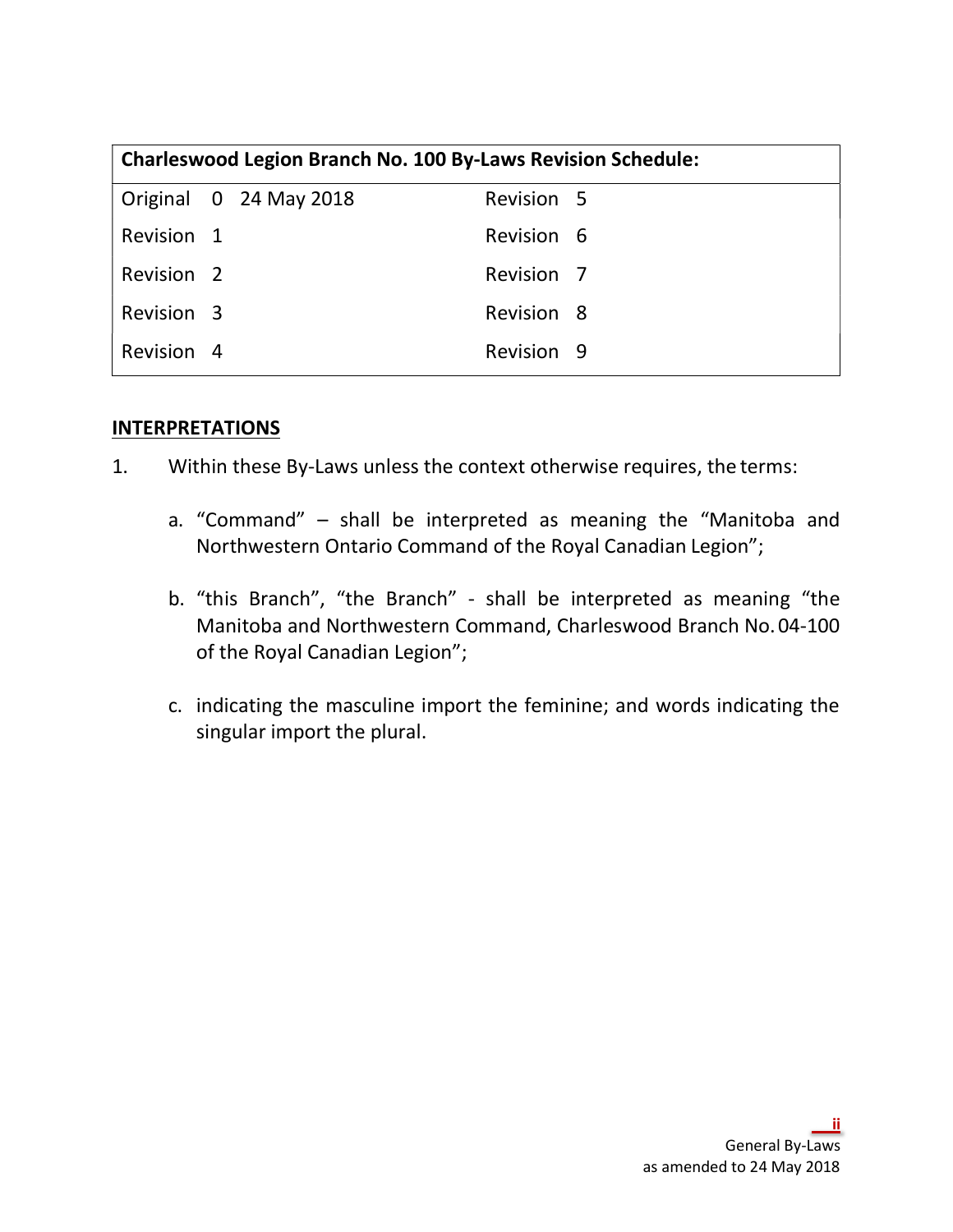### To the General By-Laws of the Manitoba and Northwestern Ontario Command of the Royal Canadian Legion

### **ORGANIZATION**

### 1. TITLE

a. This Branch shall be known as, "Manitoba and Northwestern Ontario Command, Charleswood Branch No. 04-100 of the Royal Canadian Legion".

### 2. MEMBERSHIP

- a. Shall be in accordance with the General By-laws of The Royal Canadian Legion.
- b. Guests and employees, who frequent the Club Room and enjoy its privileges, shall be requested by the Executive Committee to obtain a membership.

### 3. INITIATION OF NEW MEMBERS

- a. Every new member shall be welcomed according to the Ritual, Awards and Protocol Manual.
- b. The New Member shall be given an official receipt for monies paid and a key card which shall serve as a pass to the clubrooms.

### 4. COMPLAINTS AND APPEALS

- a. Complaints against a Branch member shall be dealt with in accordance of the General By-Laws of The Royal Canadian Legion.
- b. Complaints against Branch staff must be presented in writing within 24 hours of the incident, witnessed by another member, to the attention of the Branch Secretary, who will notify the President immediately.
- c. Incident Forms are located behind the bar and should be utilized to notify the Branch Office of situations that may form the basis of a complaint. This provides the Executive an opportunity to resolve the complaint potential at the lowest level.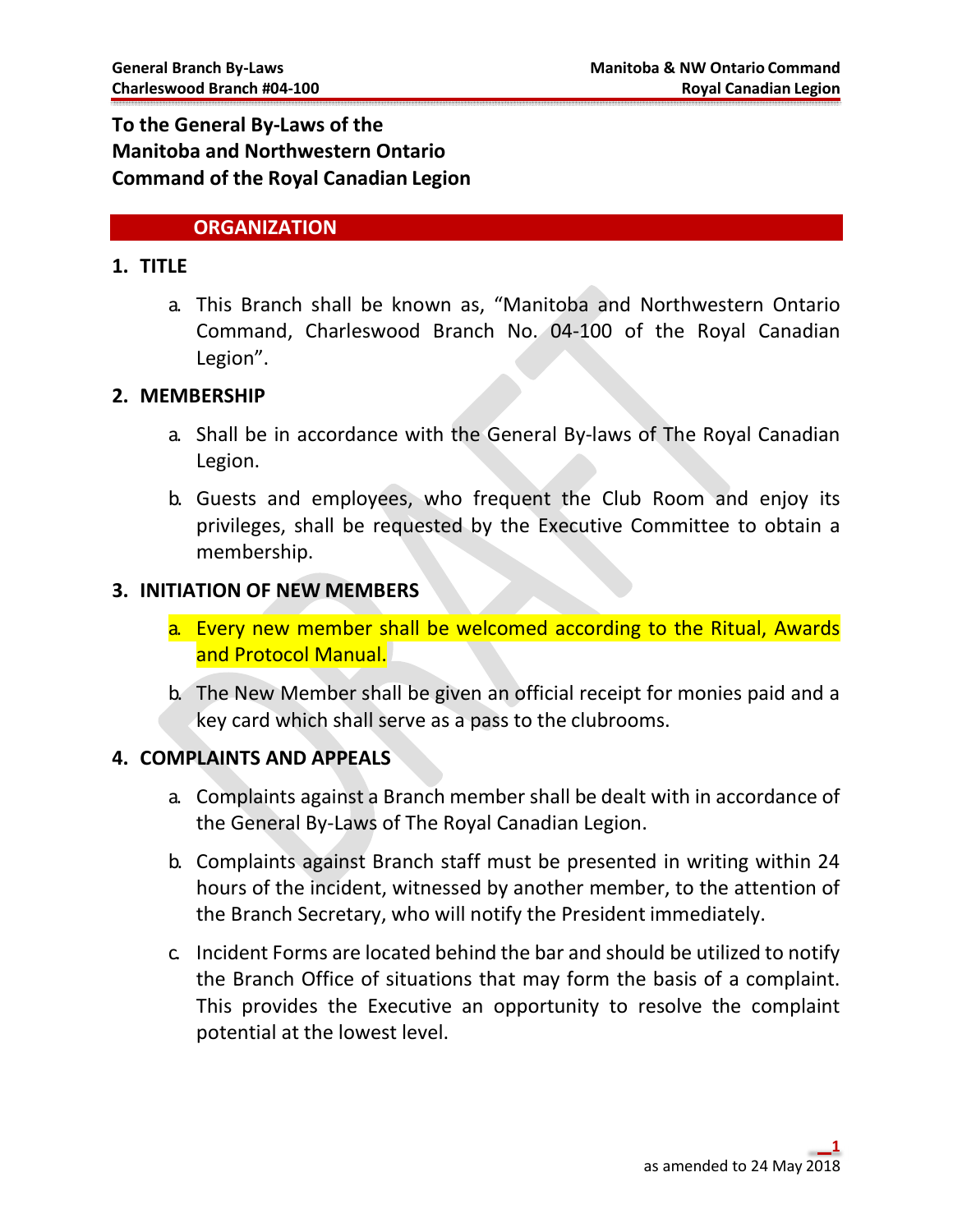### 5. BRANCH DUES

- a. Every member shall pay annual dues in the amount to be determined at a General Meeting of the Branch.
- b. Dues shall be payable not later than the  $31<sup>st</sup>$  day of January of any year.
- c. A \$5.00 administration fee shall be paid by all New Members joining the Branch. This fee does not apply to Branch transfers.
- d. Arrears in dues shall be dealt with in accordance with the General By-laws of The Royal Canadian Legion.
- e. The Executive Committee shall have discretionary powers with regards to dues of Life Members and Members warranting special consideration.
- f. Dues of an "Early Bird" member who is deceased prior to January  $1<sup>st</sup>$  of the coming year shall be refunded by their branch upon the request of their dependents or the Executors of their estate.

### 6. SIGN-IN-PRIVILEGES

- a. All members shall be permitted to sign in a maximum of seven (7) guests.
- b. Ladies Auxiliaries shall be permitted to sign in a maximum of four (4) guests.

Visiting members, visiting Ladies Auxiliary members and visiting members of recognized veterans organizations may sign in a maximum of two (2) guests.

> c. When the All Seasons Room is rented by a member for a private function, that member shall be authorized to sign for the entire group attending the function.

### 7. HOUSE RULES

- a. The branch shall create, post, and maintain at its own discretion a list of house rules for members and their guest to abide by.
- b. House Rules shall be published and maintained as  $\overline{\text{ANNEX A}}$  to these By-Laws.
- c. Whereby a House Rule is deemed to be in contradiction to local laws or regulations; or, Dominion, Command, or Branch By-Laws; these governing laws, regulations, and documents shall take precedence.
- d. Persons unable or unwilling to abide by the House Rules will not be permitted entry, and/or will be asked to leave the Branch property.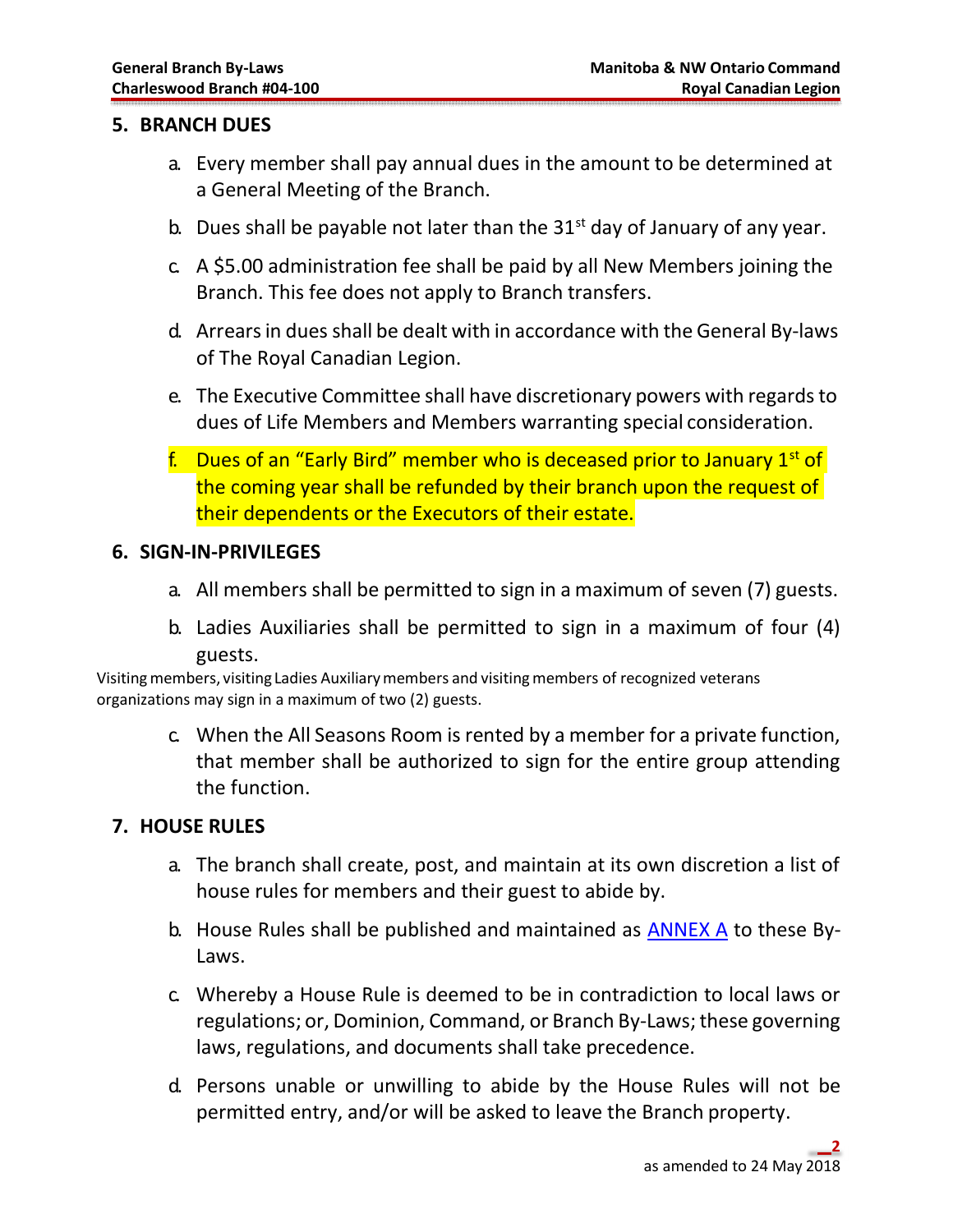### 8. FINANCIAL

- a. All expenditures over \$1,000.00, including commitments to such expenditures, shall be submitted to the Finance Committee for their consideration before payment or commitment is given.
- b. No expenditure or commitment exceeding \$2,500.00 shall be dealt with at a General Meeting unless it has been first submitted to the Finance Committee and the Executive Committee for their consideration.
- c. No expenditure or commitment exceeding \$2,500.00 shall be made without the consent of the General Membership, through a resolution passed at a General Meeting.
- d. All expenditures exceeding \$10,000.00 shall be the subject of a Notice of Motion or a Special General Meeting.
- e. The above paragraphs, shall not apply to the following regular, routine, or emergency expenditures:
	- i. Liquor and soft drink purchases
	- ii. Bar equipment in the event of an emergency
	- iii. Bar supplies
	- iv. Employees' wages
	- v. Remittance of employees' deductions including:
		- (a) Income Tax
		- (b) Employment Insurance
		- (c) Canada Pension Plan
	- vi. Any other operating expenses deemed necessary.
- f. All monies received by the Legion shall be rung in through the cash register.
- g. All monies paid by the Branch shall be paid by cheque only, with the exception of such amounts that may be paid out of Bar Account.
- h. The Executive shall present monthly Financial Statements to the General Meeting for the months preceding the meeting, and a Yearly Financial Statement to the Annual General Meeting.
	- i. Any financial statements are considered property of the Branch and shall not be removed or disclosed to third parties without prior expressed consent of the Executive.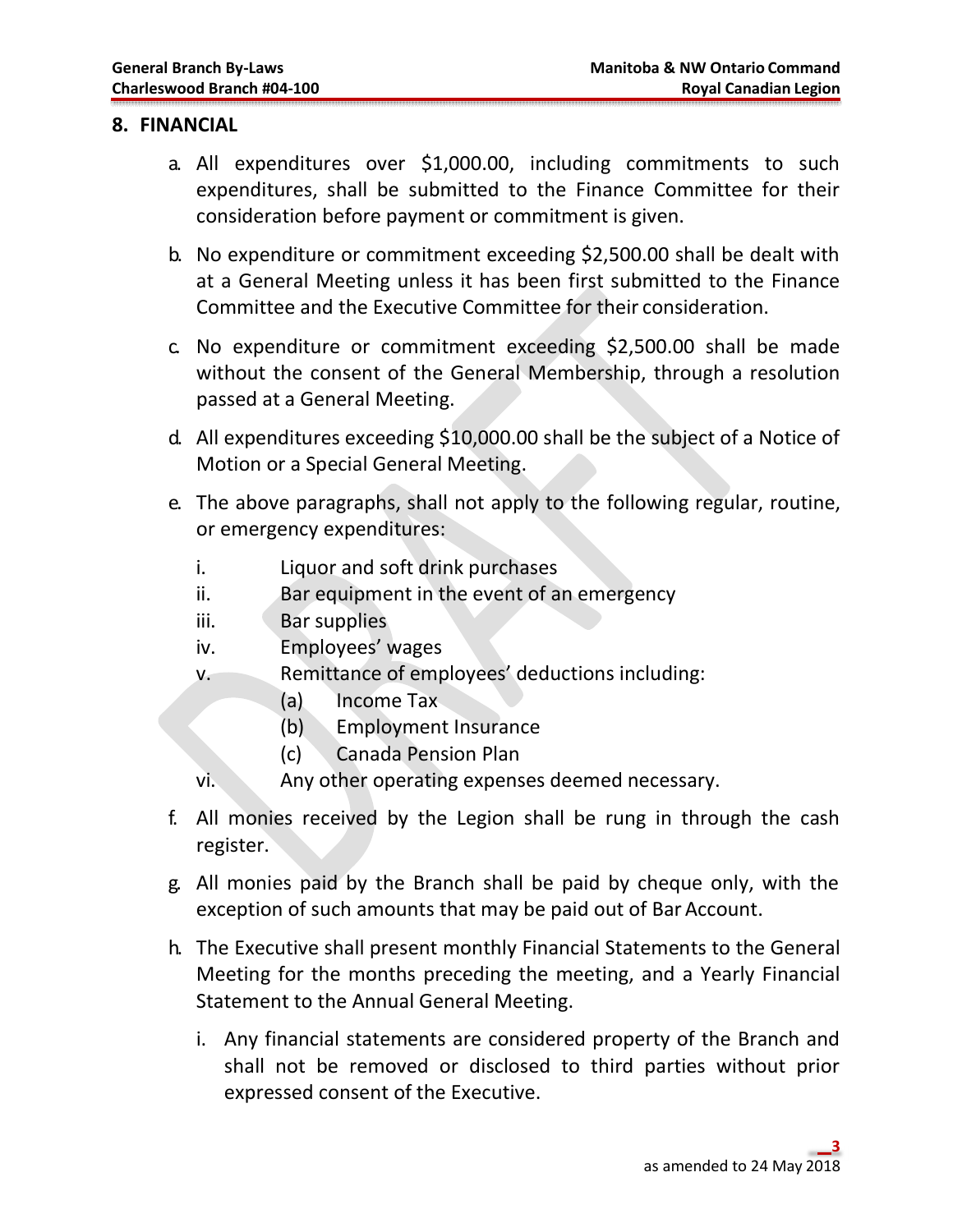- ii. Requests for amplification of Branch financial statements shall be requested in writing through the Branch Treasurer.
- iii. Members may request the following documents for periods up to one year preceding the last General Meeting:

(a) Balance Sheet for a particular period; and/or

(b) Income / Expenditures Reports for given month(s).

- i. The Executive shall ensure that all major expenditures, other than current accounts and emergency repairs, have prior approval of the General Meeting.
- j. The Executive shall ensure that all cheques are signed by two signing authorities and that at no time shall a blank cheque be co-signed. Signing authorities shall be the President, the Branch Manager and the 1st Vice President, in the absence of the President.
- k. The Executive has the power to raise money by way of a loan or mortgage or debentures, or to sell any real property or chattels belonging to the Branch, provided that such action has received a formal notice of motion and has been approved by 2/3 of those members present at a Special General Meeting called for that purpose, and subject to the approval of Provincial Command.
- l. The Executive shall ensure that an audit is carried out on a yearly basis. The results of the audit shall be reported at the Annual General Meeting.
- m. The Executive shall ensure that at a minimum of every three (3) years a second level audit (a Review Engagement) is carried out. The results of this audit may replace the need for an annual audit and shall be reported at the Annual General Meeting.

### 9. NOTICES

a. All Notices to be posted on the Branch premises shall be first approved by the President or the Executive Committee.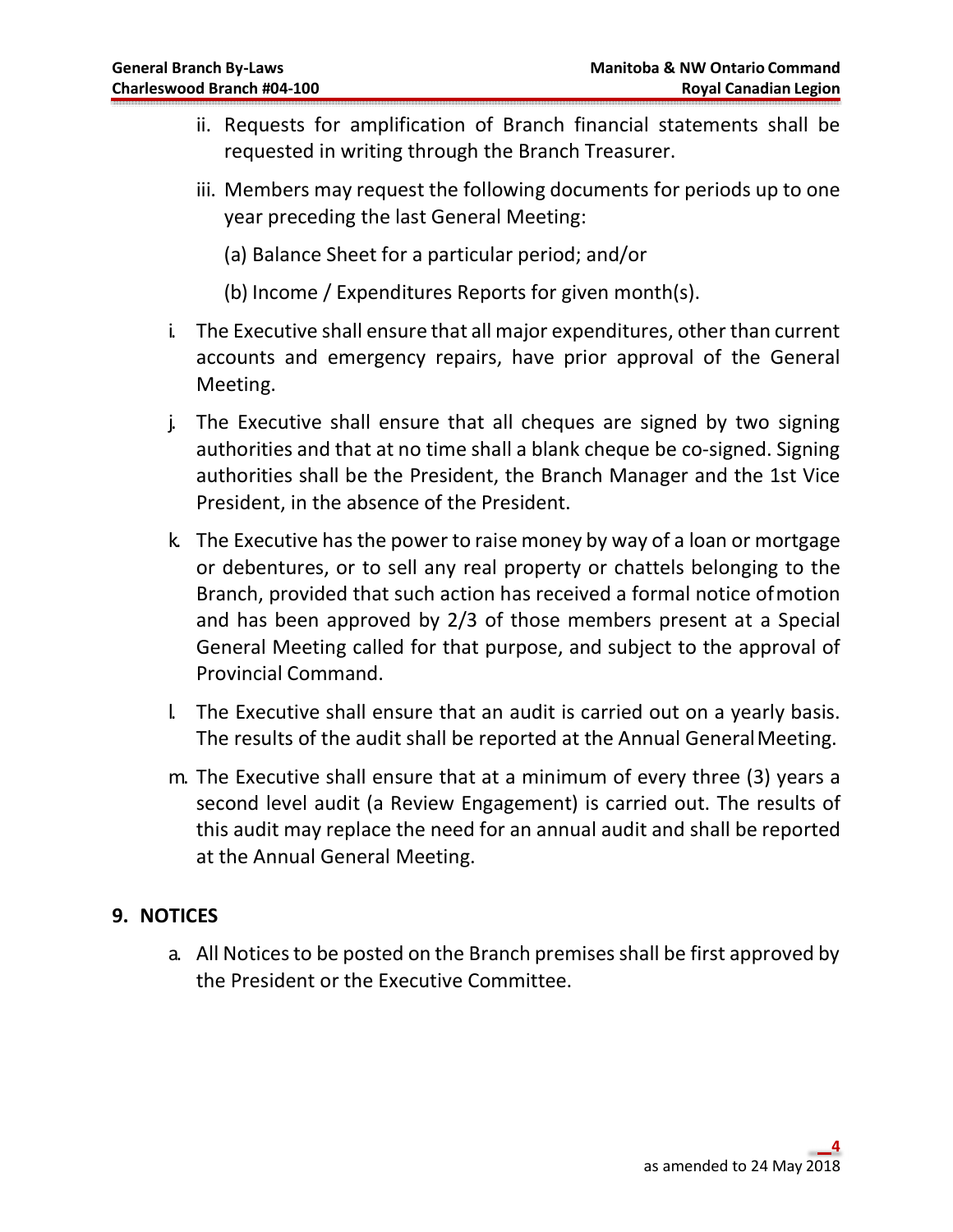### MEETINGS

### 1. BRANCH GENERAL MEETINGS

a. A General Meeting of the Branch shall be held at least once each quarter at which the minutes of the previous General Meeting and Executive Committee meetings held subsequent to the previous General Meeting shall be read for approval.

The previous General Meeting may change the scheduled date and/or time of a meeting. The changed date and/or time of the meeting shall be posted on the Branch Website and Social Media accounts, as well posted at the Branch notice board for a period of at least three (3) weeks immediately prior to the changed date and/or time of the meeting; and,

- i. In an emergency situation, the Branch President may change the date and/or time of a general meeting. The new date/time of the General Meeting must precede or follow as close as possible in the month to the normal date/time of the General Meeting.
- b. Rights and Privileges shall be as set out in the Membership Eligibility Guide of The Royal Canadian Legion.
- c. All Meetings shall follow the Rules of Procedure for Legion Meetings.

### 2. THE ORDER OF BUSINESS

- a. The following shall be the order of business at the General Meetings:
	- i. Opening Ceremony;
	- ii. **Introduction of Guests**;
	- ii. Roll call of Officers and Executive members;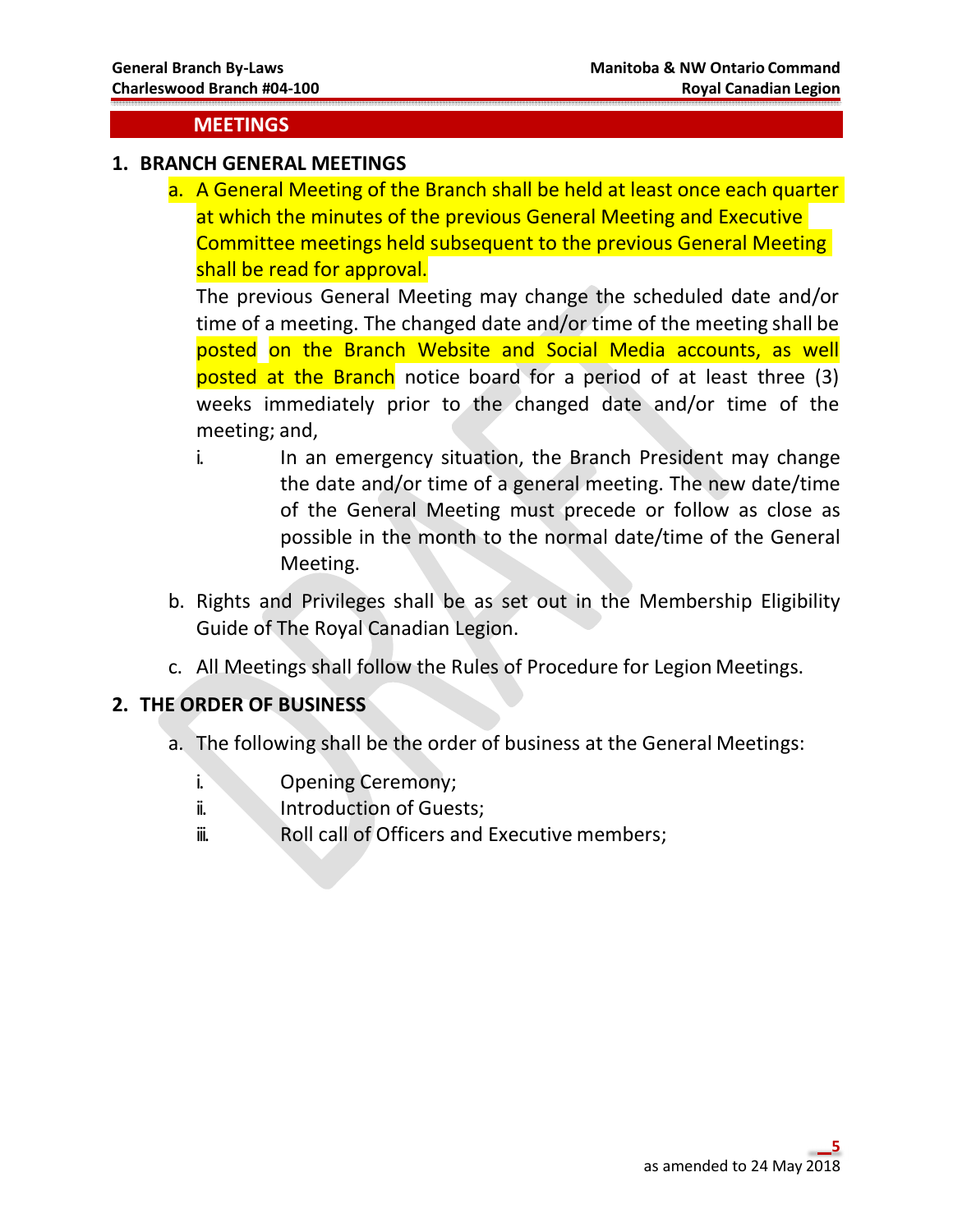- iv. Minutes:
	- (a) of last General Meeting;
	- (b) of Executive Meetings held since the last General Meeting; and,
	- (c) any outstanding business arising from the minutes.
- v. Financial statement;
- vi. Correspondence;
- vii. Reports of Committees;
- viii. Notices of Motion;
- ix. Election and Installation of Officers and Executive Committee (as required);
- x. Old Business;
- xi. New Business;
- xii. Motion of Adjournment;
- xiii. Closing Ceremony.

### 3. EXECUTIVE MEETINGS

a. The Executive Committee shall meet every month at a time deemed suitable to the Executive Committee for the transaction of the current business which may be introduced. All matters are strictly confidential until otherwise released.

### 4. SPECIAL GENERAL MEETINGS

- a. In unusual or pressing circumstances, a Special General Meeting may be called by the Executive Committee or at the written request of at least fifteen (15) voting members of the Branch.
- b. The Secretary, under the supervision of the Public Relations Committee, shall notify branch members of all Special General Meetings at least seven (7) days prior to the meeting. The notice shall state the nature of the business for which the meeting is called. These notices shall be posted on the Branch Website and Social Media accounts, as well posted in the Branch.
- c. The minutes of the Special General Meeting shall be recorded and posted for the information of all members unless, for a special reason, the meeting directs otherwise.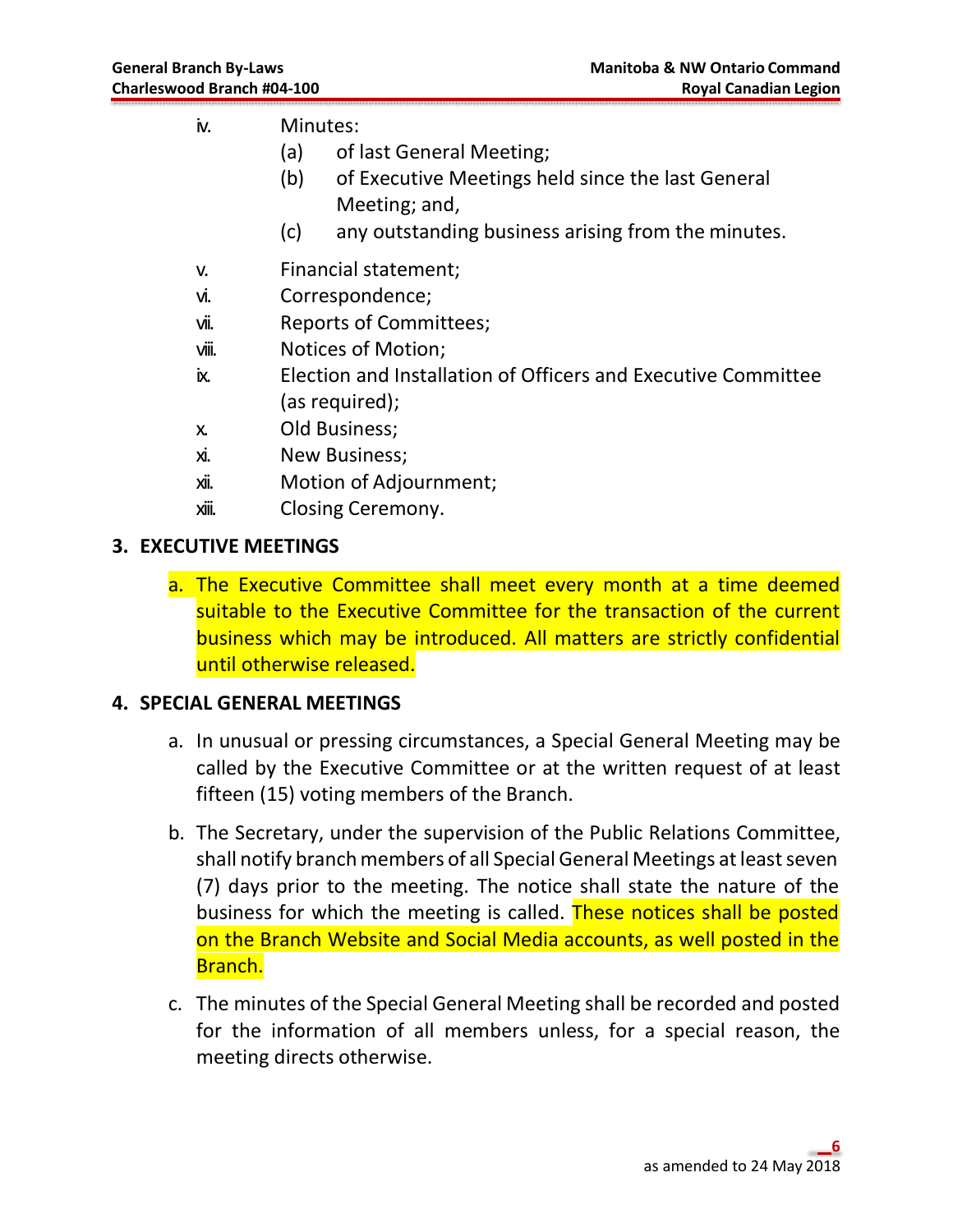### 5. QUORUMS

- a. Fifteen (15) Voting Members of the Branch in good standing shall be a quorum for the conduct of the business of a General Meeting, such formed quorum shall be maintained throughout the meeting.
- b. The Quorum for a meeting of the Executive Committee shall be the majority of its members, which majority shall be maintained throughout the meeting.

### 6. DELEGATES

a. No member shall be nominated as a delegate to any Convention from this Branch unless they are a member of The Royal Canadian Legion in good standing. The President of the Branch shall be automatically included as a delegate, if desired, and not required to stand for nomination.

### NOMINATIONS & ELECTIONS

### 1. NOMINATING COMMITTEE

- a. The Immediate Past President shall form a nomination committee of five (5) members, two of whom shall be Past Presidents. The Immediate Past President shall automatically become the Chairman of the nominating committee. The nomination committee shall be comprised of, The Immediate Past President, One other past president and at least one member at large. If the Immediate Past President is unavailable, the President shall appoint a new chairman.
- b. The committee shall be named at the Executive Meeting preceding the General Meeting preceding the General Elections; and, approved at the General Meeting preceding the General Elections.
- c. Further nominations and Elections of Officers and Executive shall take place at the General Elections Meeting.
- d. A Member nominated for Office shall be present or signify in writing their willingness to accept office. Nominations for Branch, if in writing, must be signed by any member in good standing and the member nominated indicating willingness to stand.
- e. A member shall hold membership in the Branch for a period of one year to be eligible for election to the Branch Executive, and a Member is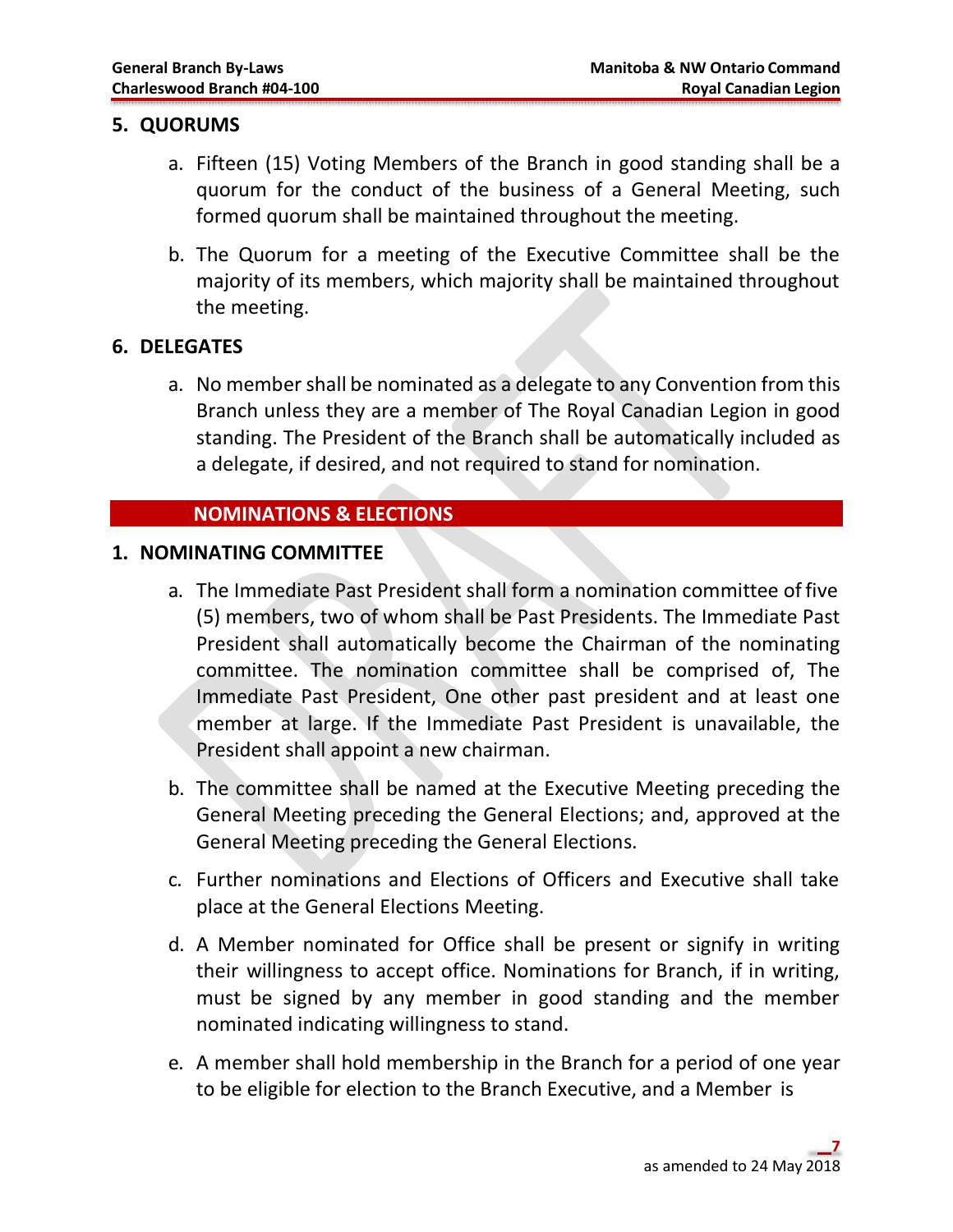required to have served two years on the Branch Executive to be eligible to be elected President.

- f. The names of candidates so nominated and the office to which they seek election shall be posted in the clubrooms 15 days prior to the General Elections Meeting.
- g. The duties of the Branch nominating committee cease upon the filing of their final report, which shall be prior to any election.
- h. Nothing shall prevent a member of the nominating committee from being nominated from the floor after their report has been given.

### 2. ANNUAL ELECTION OF BRANCH EXECUTIVE COMMITTEE

- a. All elected Officers and Executive shall be elected for a one year term.
- b. The Branch Officers shall consist of the Immediate Past President, the President, the 1st and 2nd Vice Presidents, Chairman, Sergeant-at-Arms, Treasurer, Secretary and 9 Executive members, all of who shall be elected by a majority vote.
- c. Following the General Elections Meeting, the Executive Committee shall be installed into office prior to taking office by Jan 1st.
- d. The Election Meeting of the Branch shall elect, from among the members of the Branch, the Branch Executive, who shall be the Chairmen of Standing Committees. The Committees shall consist of the following:

### i. Chairman of Public Relations Committee:

- (a) Shall be responsible for internal print and electronic media, such as the Branch Newsletter, web page, and social media.
- (b) Shall prepare a calendar of all Branch events, including meetings.
- (c) Shall establish and maintain a good working relationship with advertisers for the Branch Newsletter.
- (d) Shall bring forward to the public, through the news media and/or social media, all activities and work of the Branch that may be newsworthy.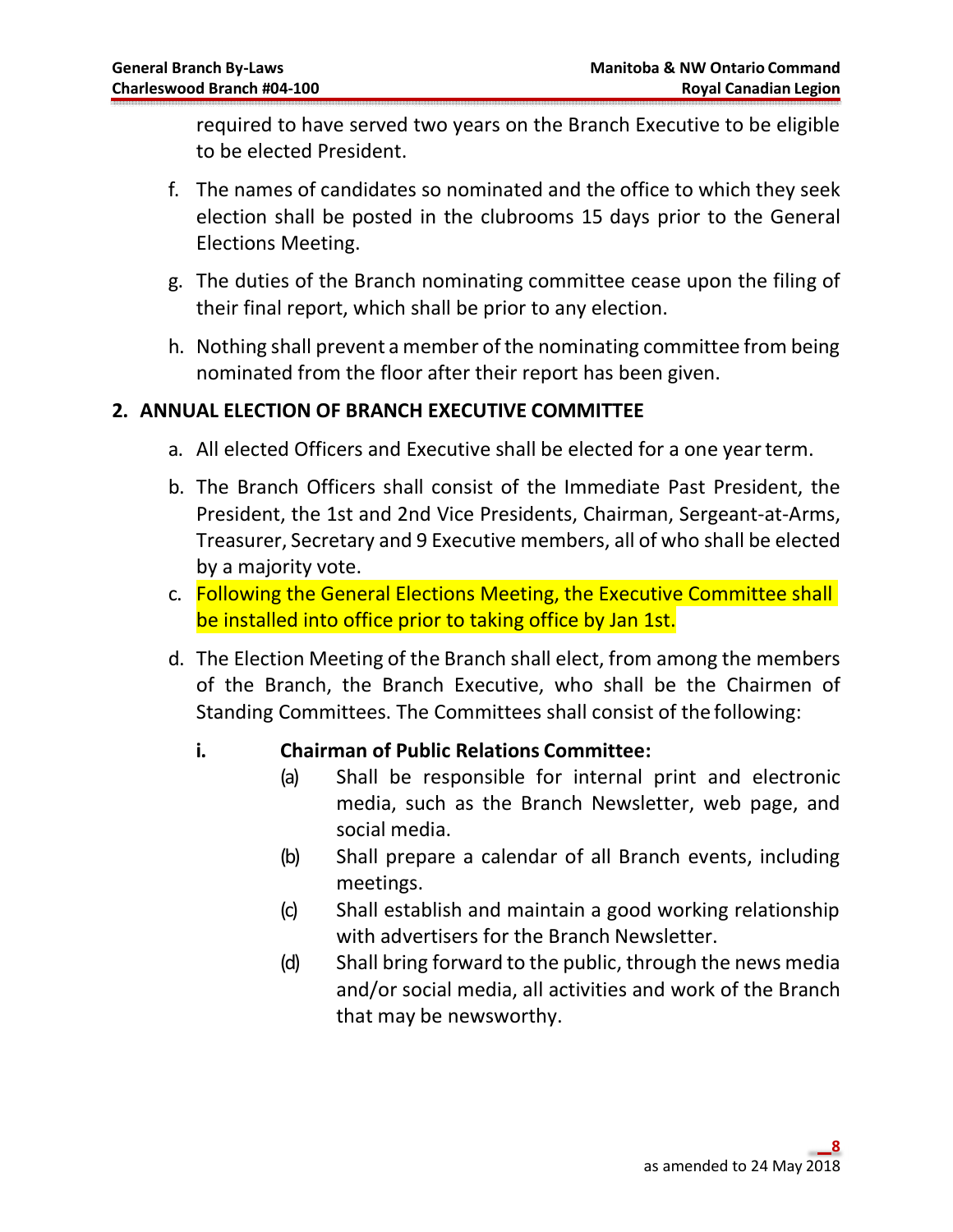(e) Shall be responsible for forwarding Branch news to the Command correspondent for forwarding to the Legion Magazine.

### ii. Chairman of Membership Committee

- (a) Shall be responsible for recruiting new members.
- (b) Shall review and screen all applications before presenting them to a General Meeting.
- (c) Shall be responsible for the administration of all membership records.
- (d) Shall establish and maintain up-to-date mailing and delivery lists.

### iii. Chairman of Ways & Means Committee

(a) Shall be responsible for, and shall devise ways of, raising revenues for the Branch.

### iv. Chairman of House & Property Committee

- (a) Shall be responsible for the maintenance and upkeep of the Branch building and its property.
- (b) Shall make recommendations for improvements and repairs required.

### v. Chairman of Sick & Visiting Committee

- (a) Shall contact Ordinary Members who are confined by illness or injury.
- (b) Shall be authorized to provide comforts, as set down by the Executive Committee.

### vi. Chairman of Sports & Games Committee

- (a) Shall become familiar and knowledgeable with the Command Sports Manual defining the rules and regulations in regards to all Sports events.
- (b) Shall promote and oversee all sports and games under the auspices of the Branch and shall be authorized to raise funds for sports, as authorized by the Executive Committee.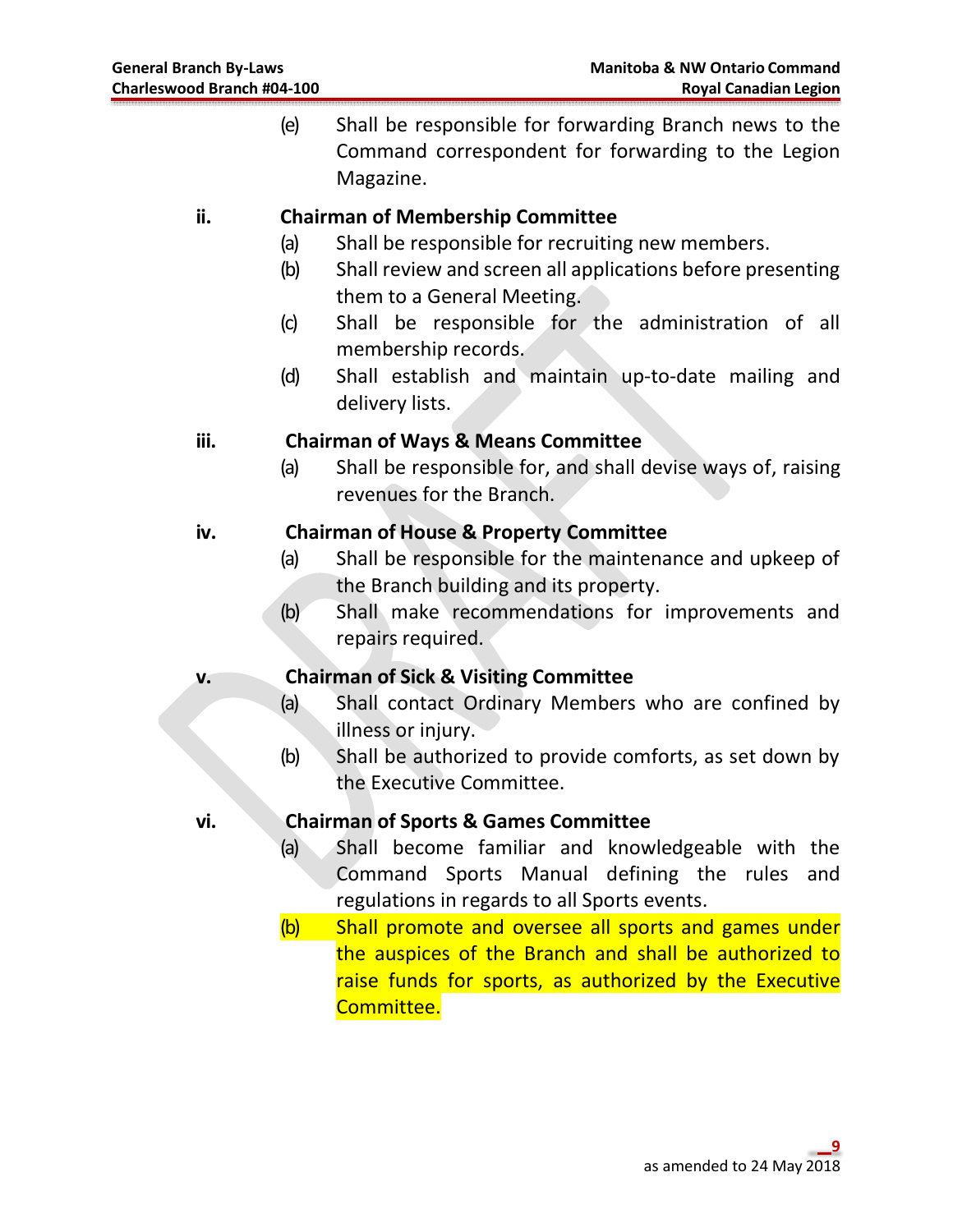### vii. Chairman of Poppy Fund Committee

(a) Shall appoint the number of Members required to perform all Poppy Fund duties in accordance with the Poppy Fund Manual.

viii. Chairman of Special Events and Entertainment Committee

- (a) Shall co-ordinate with the Branch Manager to provide entertainment for special functions within the Branch.
- (b) Shall appoint the number of members required to carry out necessary plans to hold special events authorized by the Executive Committee.
- (c) May be combined with Ways & Means Committee subject to Executive Direction.
- e. The chairman of any standing committee or special committee shall not be allowed to incur any expenses at the Bar unless specifically authorized by the President.
- f. Appointed Branch Officers shall have the right to vote at Branch Executive Meetings unless otherwise restricted by the Executive Committee.
- g. Any Member or Group of Members wishing to have the Branch sponsor a Zone, District, Command or Dominion Sports event, or any other charity or promotional event, shall present their proposal by way of a "Notice of Motion". The Notice shall be complete with an outline plan, which will include a financial plan. It will be posted on the Branch premises until the date of the next General Meeting.

### **EXECUTIVE**

### 1. BRANCH EXECUTIVE

- a. Where any member of the Executive of the Branch transacts business or performs any service for which a fee or commission is paid by any Branch, the executive office or position shall immediately be forfeited and become vacant, unless such transaction has been approved in advance, such approval to be given by the Executive of the Branch.
- b. Any member of the Executive, absent from three consecutive meetings, either Executive and General, without the consent of the Executive, shall cease to hold office and their office shall be filled in accordance with Branch By-Laws.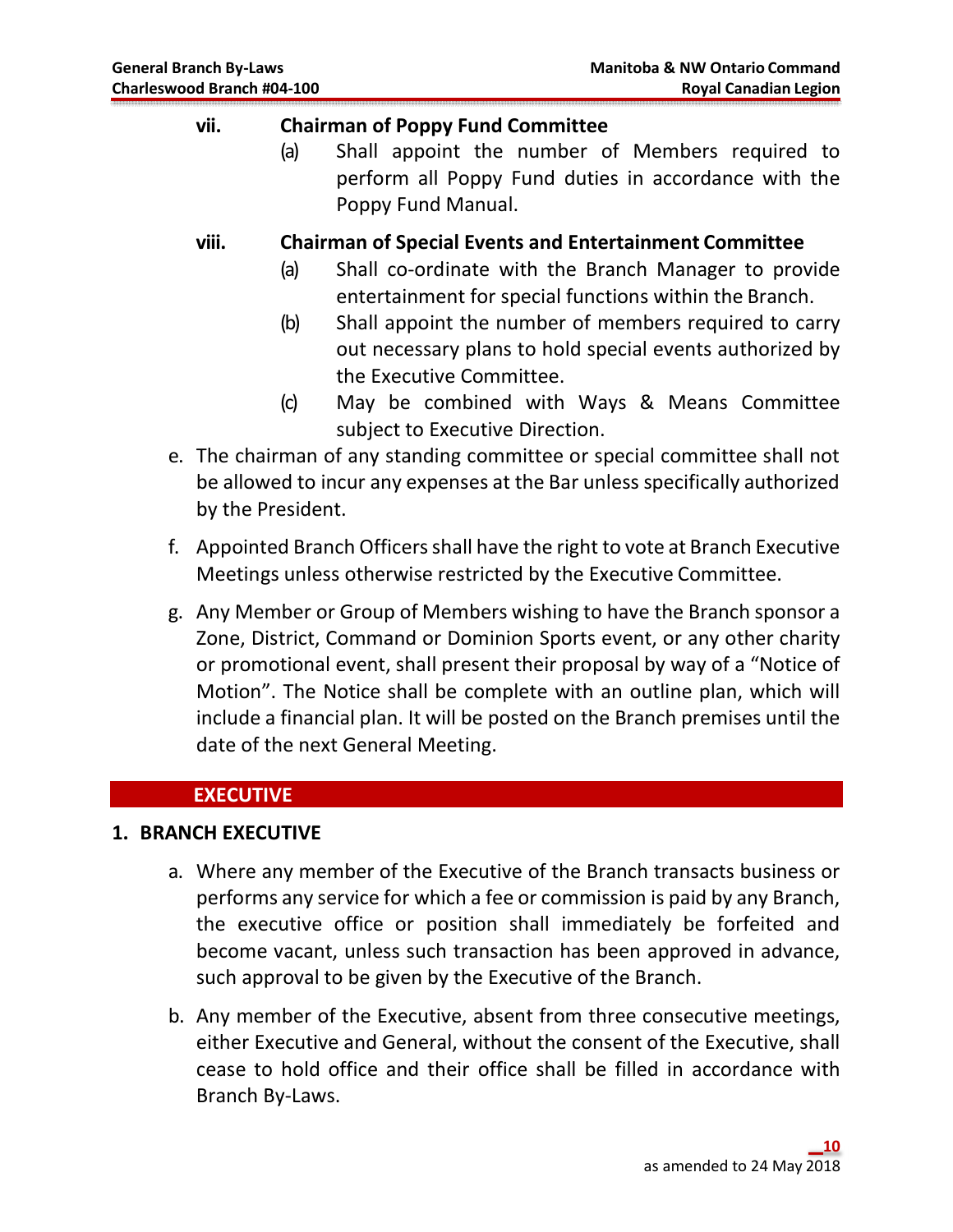- c. Shall be responsible to ensure that the Branch Manager and the full-time bartenders of the Branch are properly bonded.
- d. Neither the President, nor any Committee Chairman, nor the Branch Manager shall have the power to dispose of any furnishings or other equipment or property of the Branch, without prior approval of a General Meeting.
- e. The Executive Committee shall approve, by a 2/3 majority recorded vote, the hiring and dismissal of any full-time staff on the recommendation of the Manager.

### 2. DUTIES OF THE EXECUTIVE COMMITTEE

### a. PRESIDENT:

- i. shall be an ex-officio member of all Committees and a voting member of the Board of Directors of Beauchemin Park Place, or appoint a member in good standing to serve as their representative;
- ii. shall preside at the opening and closing of all General Meetings and enforce order and strict observance of the By-Laws. He shall exercise a general supervision and control over the Executive Committee and business of the Branch and shall call special meetings of the Executive Committee when he considers it advisable. He shall transact such business as may be custom pertain to their office.

### b. VICE PRESIDENTS:

- i. In the absence of the President, all rights and powers vested in them shall, for the time being, be committed to a Vice President according to seniority of office.
- ii. The First  $(1<sup>st</sup>)$  Vice President shall:
	- (a) be the Chairman of the Finance Committee and shall assume Chair of any other Committee as may be deemed necessary by the Executive Committee.
	- (b) chair a special committee, appointed by the Executive Committee, to prepare and outline budgets for the following year.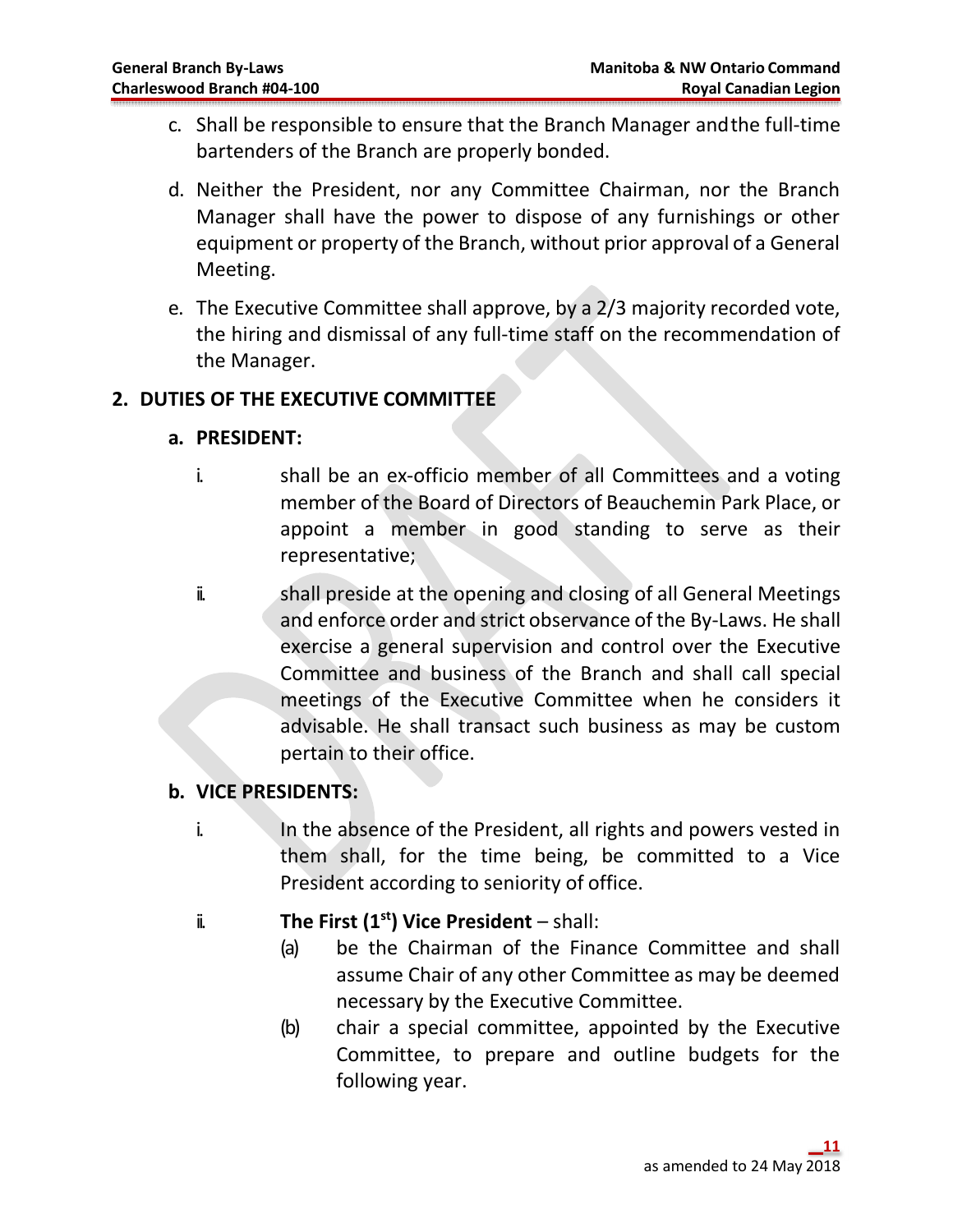- (c) ensure all Committee Chairs submit their budget for inclusion in the main budget.
- $\ddot{\mathbf{u}}$  The Second (2<sup>nd</sup>) Vice President shall be responsible for:
	- (a) the Bar & Canteen;
	- (b) the publication of Branch By-Laws, and reviewing them on an annual basis.
	- (c) other duties and responsibilities of leadership as directed by the Executive Committee of the Branch as may be required for the proper administration of the Branch.

### c. SERGEANT-AT-ARMS:

- i. shall arrange details of all Parades and take charge of same.
- ii. shall see that the Clubrooms are properly prepared for all meetings and take charge for installations.
- $\ddot{\mathbf{u}}$  is responsible for and custodian of the Colours.

### d. CHAIRMAN:

- i. shall preside over the debate and transaction of the business at all Executive and General Meetings.
- ii. May be directed by the Executive Committee to undertake such other duties or responsibilities as may be required.

### e. SECRETARY:

- i. Shall keep true records of all minutes at all Executive and General meetings.
- ii. Shall, together with an Executive member of the Branch, take inventory of all supplies of the Branch when required by the Executive Committee.
- $\ddot{u}$  Shall be responsible for all other duties pertaining to the position of Secretary as per the list of duties noted in the current Branch Leadership Manual and the Manitoba & Northwestern Ontario Command Manual of Information.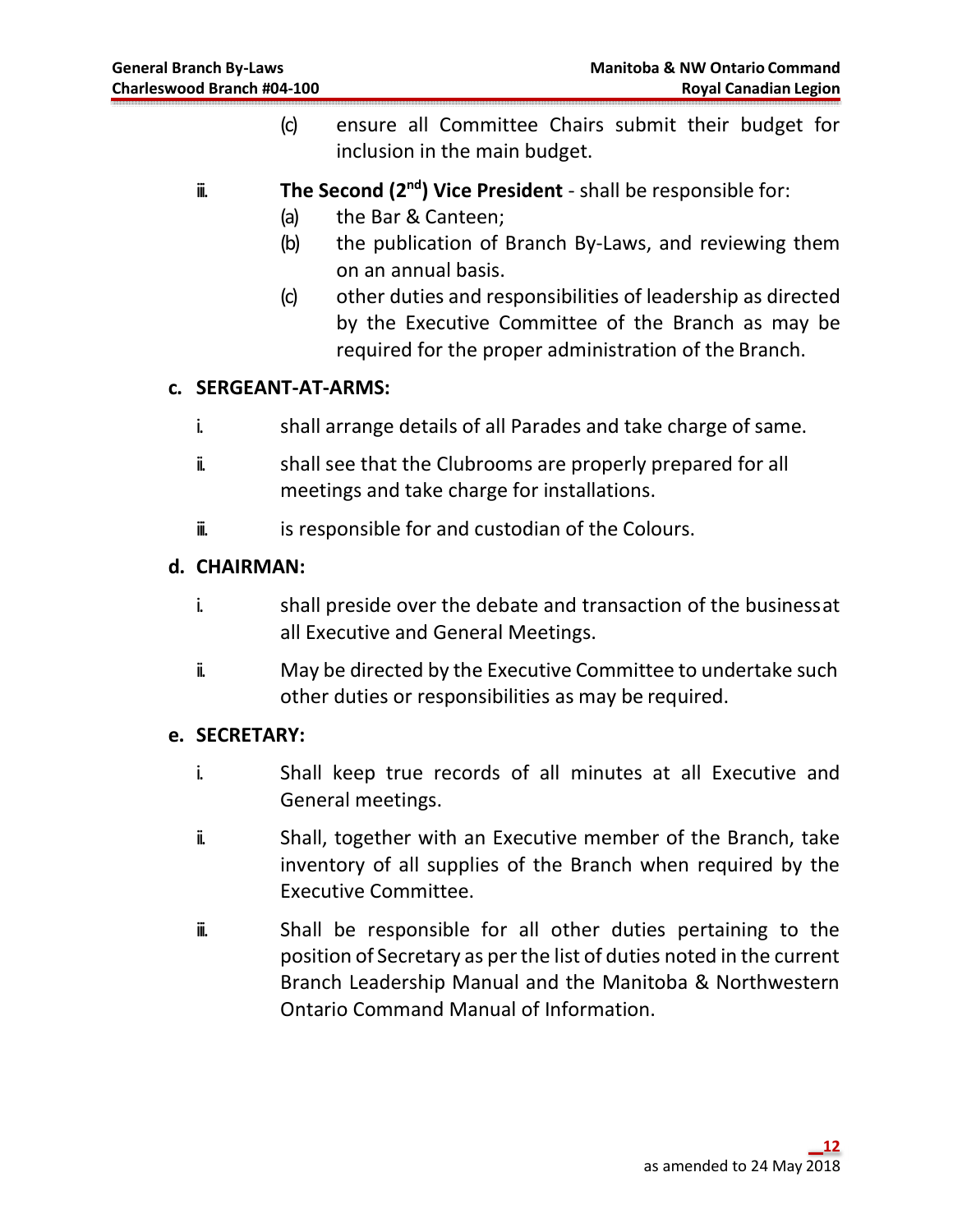### f. TREASURER:

- i. shall ensure that a just and true account is kept of all monies received and paid out by the Branch, and all other financial transactions of any kind whatsoever, and that all Branch funds are deposited to the Branch accounts designated by the Executive Committee.
- ii. may audit once a year, or more often, any financial accounts held by any Branch clubs. This includes the Ladies Auxiliary, the Seniors Club and all Sports Clubs.

### g. SERVICE OFFICER:

- i. The Executive Committee shall appoint the Branch Service Officer.
- ii. shall assist all eligible members and dependents in all matters affecting rehabilitation, gratuities, pensions, medical treatment, Last Post, etc.
- $\ddot{\mathbf{u}}$  shall establish and maintain proper contacts with the Command Service Officer or Veterans Affairs Canada for those that seek such assistance.
- iv. Shall be a member of the Poppy Trust Fund Committee.

### h. CHAPLAINS:

- i. One or more Chaplains may be appointed.
- ii. vested with the spiritual leadership of the Branch and will carry out those duties as requested by the President, keeping in mind the non-sectarian nature of the gathering of veterans, their families and guests.

### 3. VACANCIES

a. Any vacancy occurring in the Executive of the Branch shall be filled by election or appointment at the Meeting at which the vacancy is accepted by the body, which approved that position. The President may appoint a member to fill the vacancy pending an election or appointment.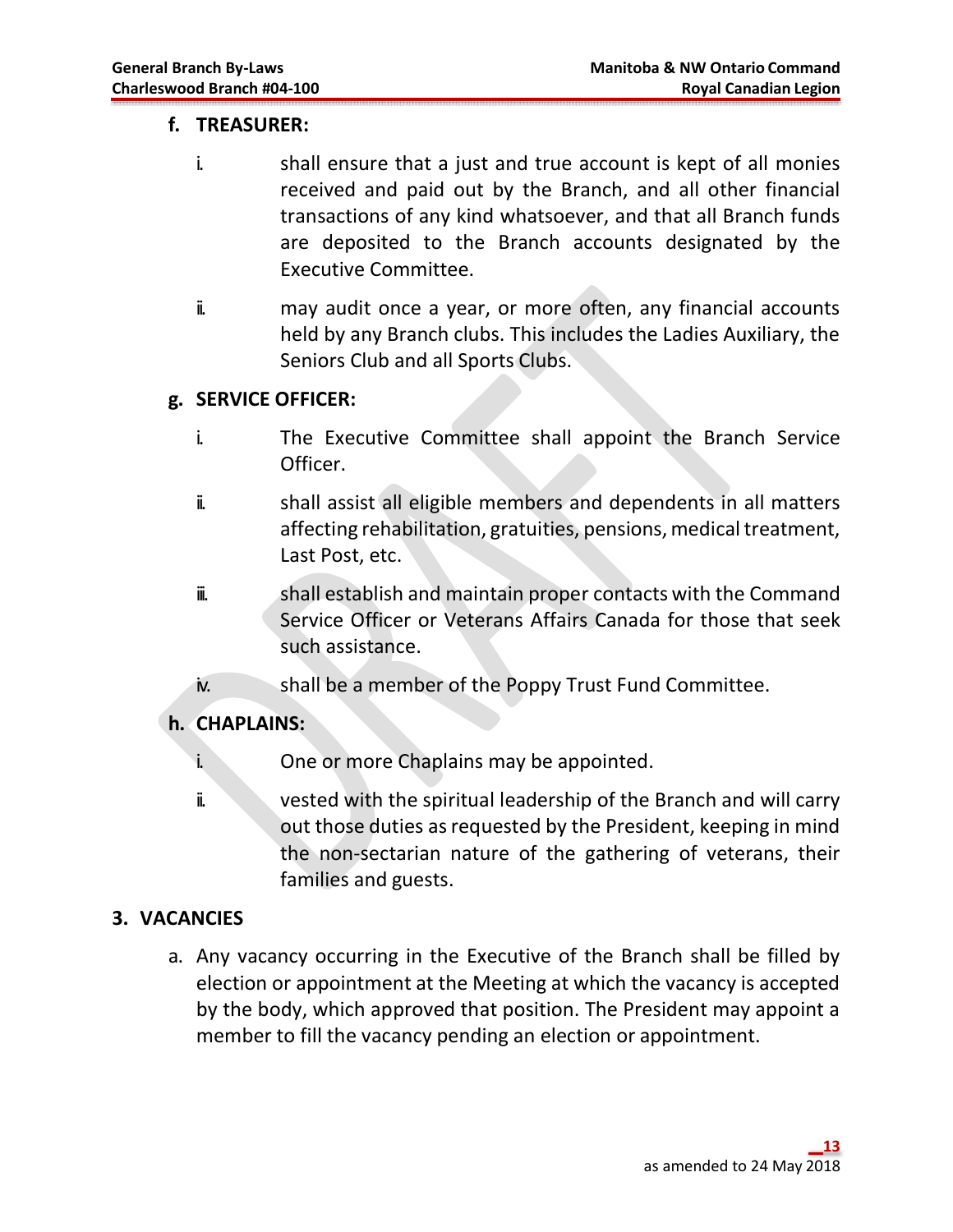### 4. SPECIAL COMMITTEES

- a. Special committees may be appointed from time to time as the need arises.
- b. Chairmen of Special Committees, who may be a member of the Executive Committee, shall report to the body that appointed the Committee.

### 5. HONOURS AND AWARDS COMMITTEE

- a. The immediate Past President will automatically become the Chairman of the Honours and Awards Committee. He will select a member from the Executive and a member at large to form the committee. The Committee will meet on an "as required" basis.
- b. The procedures for Honours and Awards will be as follows:
	- i. All citations shall follow the criteria required in the Honours and Awards Regulations with supporting data, if required by the committee, on unsubstantiated statements.
	- i. It shall be the responsibility of the person submitting the citation to satisfy the Committee that the applicant is deserving of the award applied for.
	- $\ddot{=}$  all awards, except those specified below shall be voted on individually, and if the member being considered for such an award is present, he shall leave the meeting until a decision is reached.
		- (a) Consideration of a M.S.M., Palm Leaf to a M.S.M. or a Life Membership shall be handled in the same procedural manner as a notice of motion, and when voted upon shall be by secret ballot. If the member being considered for such an award is present, they shall leave the meeting until a decision is reached.

### 6. BRANCH EMPLOYEES

a. The Executive Committee, on the recommendations of a Special Committee consisting of the President,  $1^{st}$  Vice, and  $2^{nd}$  Vice Presidents, shall appoint a manager who shall be governed by a terms of reference.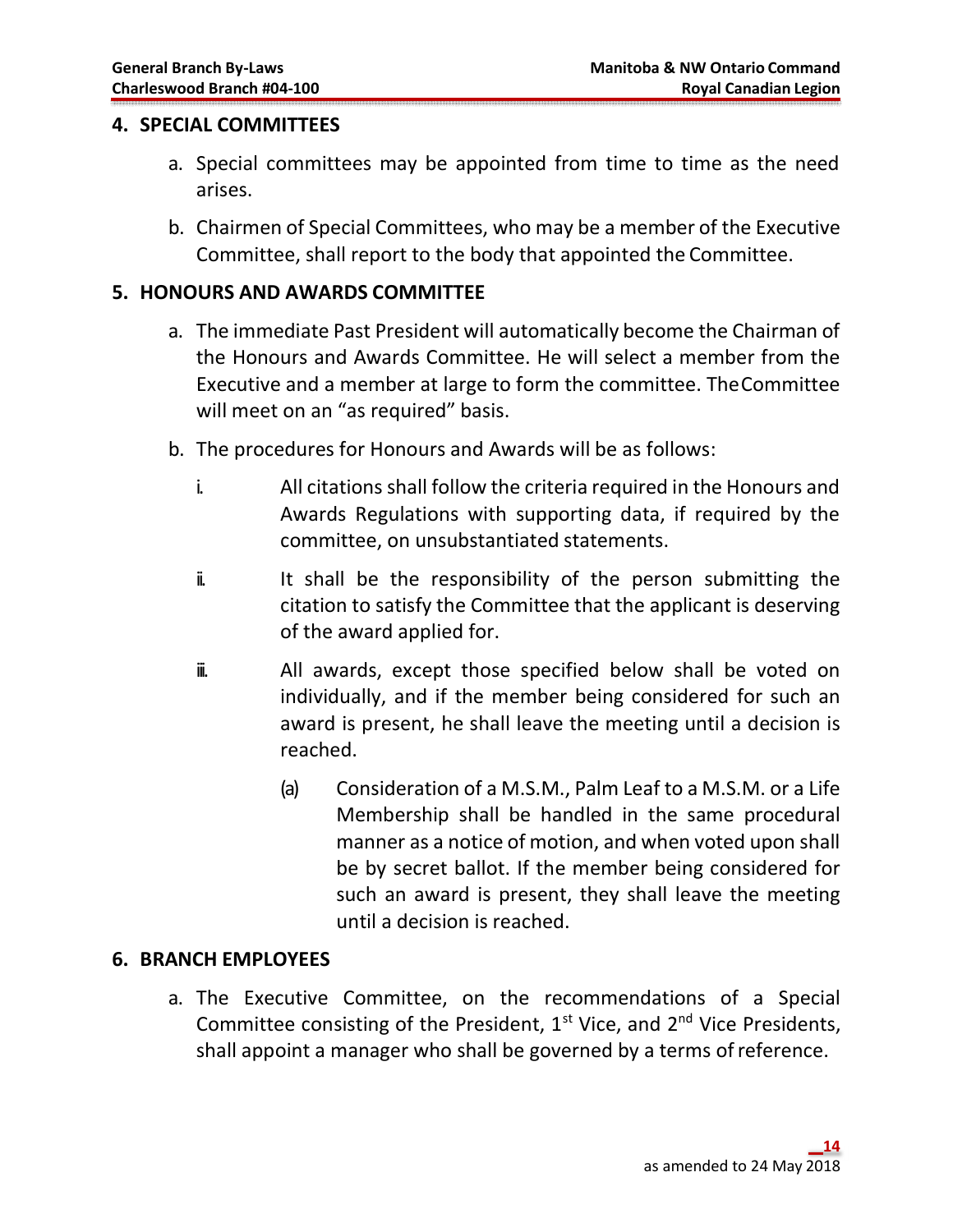- b. The Executive Committee shall determine the terms of reference for the Manager including salary and benefits.
- c. The Branch Manager shall be directly responsible to the President. They will assist all Executive Committee Members to carry out their duties.
- d. All non-salaried employees hired by the Branch shall be governed by "The Conditions of Employment" including those terms and conditions on Employment negotiated through the collective bargaining process.
- e. All non-salaried employees of the Branch shall be hired, dismissed and be under the disciplinary control of the Branch Manager. Should the Branch Manager wish to have a member of the bar staff dismissed, the Manager must consult with the President and both must agree on dismissal.
- f. The Branch Manager and the bartender on duty shall ensure that orderly conduct is exercised at all times by members and guests and shall have the right to refuse service.
- g. The Branch Manager shall control the rental of the Banquet hall and be responsible for its cleanliness.
- h. Pay and benefits for non-salaried employees shall be negotiated through the collective bargaining process. Salaried employees will be negotiated by the Finance Committee.
- i. At a General Meeting, any motion or discussion that concerns employees' salaries shall be ruled out of order.
- j. If the President determines it necessary to dismiss the Branch Manager and/or the Finance Manager, he must form a committee consisting of the President,  $1^{st}$  Vice President, and  $2^{nd}$  Vice President who will determine by a 2/3 majority vote whether or not that person shall be dismissed. If dismissal is required then this recommendation will be presented to the Executive Committee for approval.
- k. At a General Meeting, all Branch employees are entitled to vote on any question, provided they are members in good standing and it does not constitute a conflict of interest.
- l. All Branch employees shall be encouraged to become members of the Branch or must be signed in as a guest when in the clubrooms while off duty.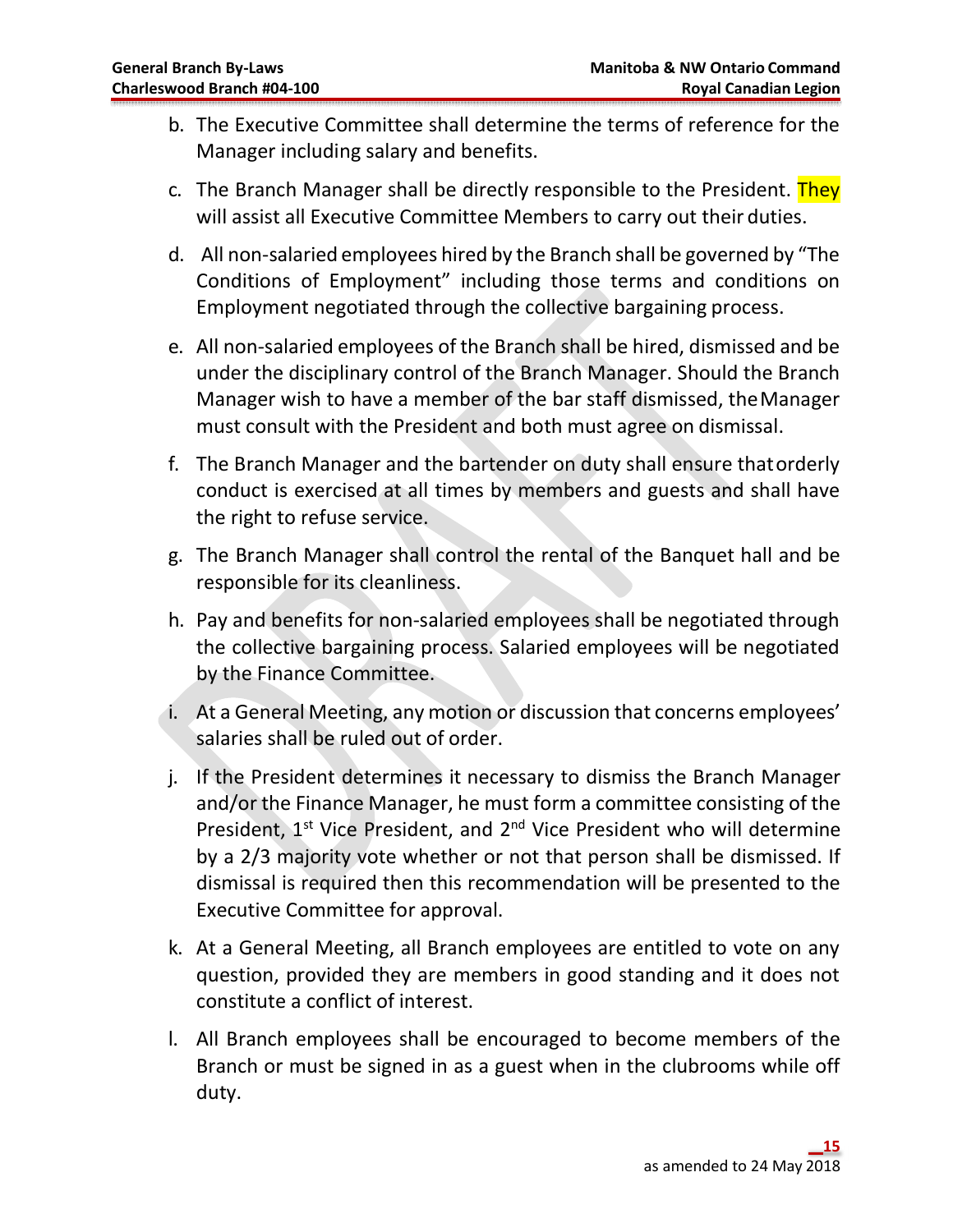### **REFERENCES**

| A. The General By-Laws of the Royal Canadian Legion                                                                             | January 01, 2022 |
|---------------------------------------------------------------------------------------------------------------------------------|------------------|
| $\boxed{B.}$ The General By-Laws of the Manitoba and Northwestern $\frac{1}{1}$<br>Ontario Command of the Royal Canadian Legion | April 27, 2019   |

### APPROVAL

### 1. AMENDMENTS TO BY-LAWS

- a. These By-Laws shall not be amended except by a Notice of Motion of which notice has been given at the previous General Meeting to the one at which the amendment is to be considered. A 2/3 majority vote is required to make such amendments effective.
- b. All future printed By-Laws, revisions, and amendments be completed with proper signatures and date, as indicated on the Command approved copy, as received at this Branch.
- c. Any amendment to these By-Laws shall not become effective until approved by The Royal Canadian Legion, Manitoba and Northwestern Ontario Command.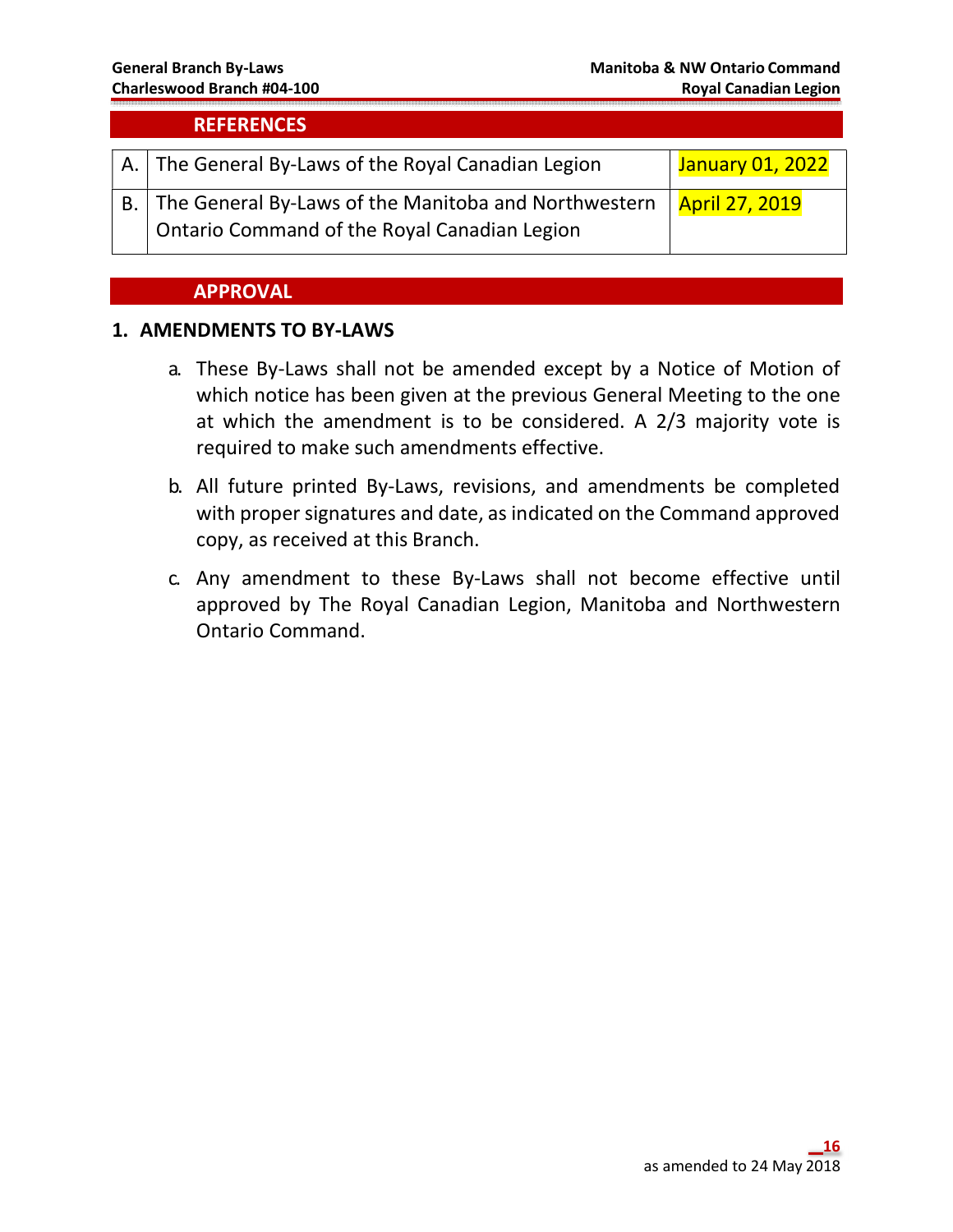### 2. AMENDMENTS TO HOUSE RULES

- a. Changes to the House Rules as found at ANNEX A, may be approved by majority vote at any Executive or General Meeting for immediate implementation.
- b. House Rules contradicting paragraphs in the By-Laws shall be considered null and void, and By-Laws should be amended as per preceding paragraphs.
- c. House Rules may be amended at any time without prior approval from Command.

Submitted for approval to Manitoba and Northwestern Ontario Command of the Royal Canadian Legion.

Approved on behalf of the Manitoba and Northwestern Ontario Command of the Royal Canadian Legion.

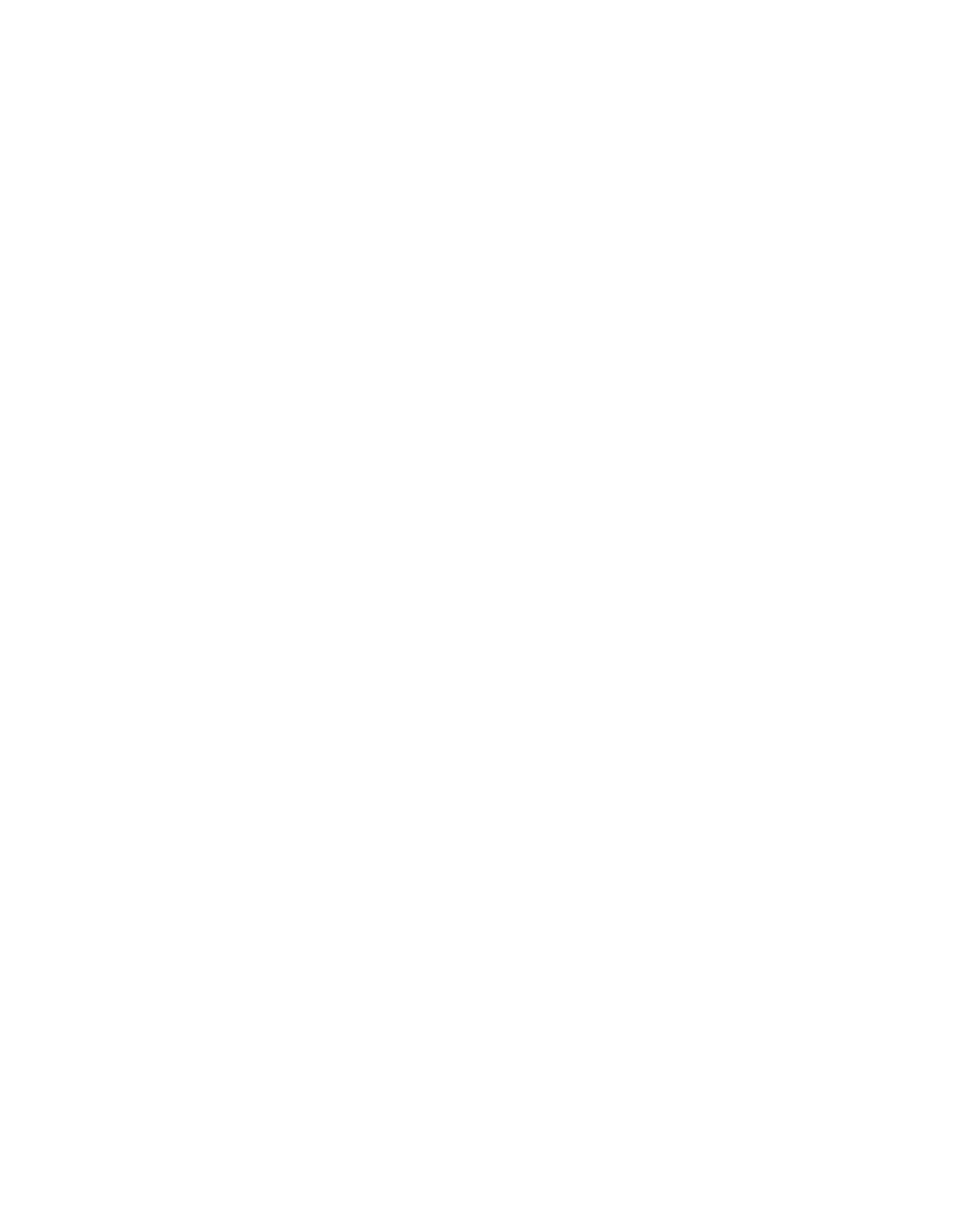### 08 Aug 2019

### CHARLESWOOD LEGION BR# 04-100 HOUSE RULES

- 1. Members, Guests, Visitors and Staff must comply with the Manitoba Liquor & Gaming Control Act.
- 2. Attire shall be in good taste taking into consideration current fashions.
- 3. Wearing of Hats, Hoods or Scarves is not permitted, except as part of a costume or festive dress permitted during Special Occasions as may be authorized by the Executive Committee or as protected by Law or for Medical reasons.
- 4. This Branch is a scent-free public area and workplace. Members and Guests may be asked to leave the premises if they are deemed to be in violation of this policy, this is for the comfort, health, and safety of our members and employees.<sup>1</sup>
- 5. Members are allowed to sign in a maximum of seven (7) guests. Ladies Auxiliary members may sign in a maximum of four (4) guests. Visiting Members of any other recognized Veterans' Organization may sign in two (2) guests. The Doorperson shall use their discretion when admitting guests and has the right of refusal. Guests must leave the Branch prior to or with the departure of the Signing Member in accordance with the Manitoba Liquor & Gaming Control Act.
- 6. Members shall be in possession of a valid Legion Membership card to be allowed unrestricted access to the Clubrooms, otherwise they must be signed in by a member as a guest.
- 7. It is unlawful to take alcoholic beverages to or from Branch premises.
- 8. Profane languages, disorderly conduct, or drunkenness will not be tolerated. The Branch Staff have the authority to refuse service and to order patrons to leave the premises.

<sup>&</sup>lt;sup>1</sup> Manitoba Regulation 227/2006 Workplace Safety & Health Regulation –  $[36.5(2)$ , (b)] –

http://www.gov.mb.ca/labour/safety/pdf/1\_2016\_wsh\_ar\_oc.pdf